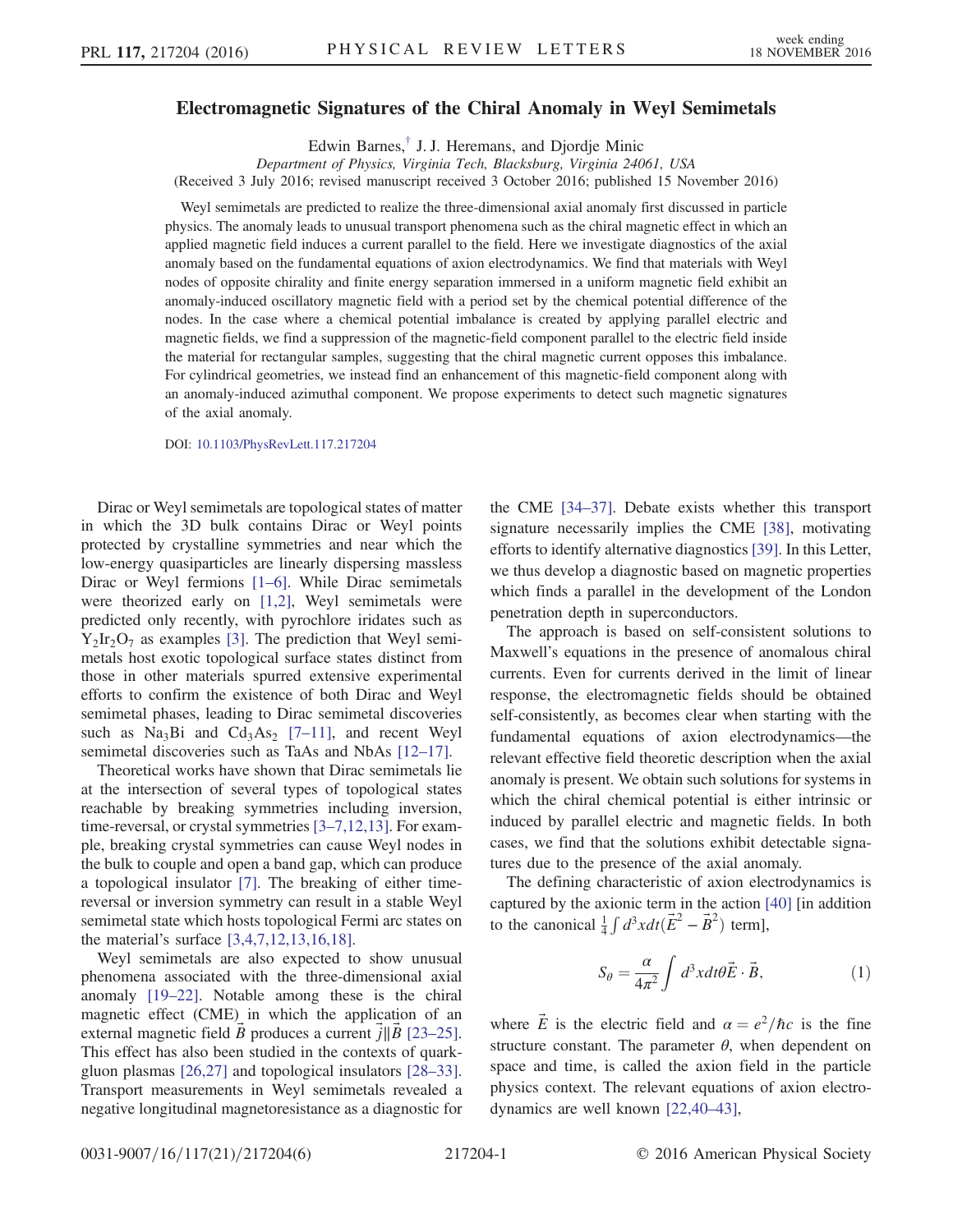$$
\nabla \cdot \vec{E} = \rho - \kappa \nabla \theta \cdot \vec{B}, \qquad \nabla \times \vec{E} = -\frac{\partial \vec{B}}{\partial t}, \qquad (2)
$$

<span id="page-1-0"></span>together with

$$
\nabla \cdot \vec{B} = 0, \qquad \nabla \times \vec{B} = \frac{\partial \vec{E}}{\partial t} + \vec{j} + \kappa \left( \frac{\partial \theta}{\partial t} \vec{B} + \nabla \theta \times \vec{E} \right).
$$
\n(3)

Note that when the axion profile is linear in time,  $\theta \sim t$ , one obtains for stationary fields that  $\nabla \times \vec{B} = \zeta \vec{B}$  with constant ζ; this result is known as the Beltrami equation and is well known [\[44\]](#page-4-14) in the context of plasma physics [\[21,45](#page-4-15)–47].

We proceed with a brief review of the CME as a physical consequence of the  $U(1)$  chiral anomaly [\[26\]](#page-4-7). Consider the minimal coupling of the carriers of  $\vec{j}$  such as chiral fermions to an external  $U(1)$  gauge field. First, we rewrite the axion term in a covariant way,  $\theta(x, t)\vec{E} \cdot \vec{B} = \theta(x, t)F^{\mu\nu}\tilde{F}_{\mu\nu}$ . Then, we perform a  $U(1)$  rotation in the minimal coupling of fermions to the gauge field in order to obtain  $\partial_{\mu}\theta\overline{\psi}\gamma^{\mu}\gamma^5\psi$ . In particular, if we concentrate on the 0th (temporal) component we get  $\mu_5 \overline{\psi} \gamma^0 \gamma^5 \psi$ , where the chiral chemical potential  $\mu_5$  is given as  $\mu_5 \equiv \partial_0 \theta$ . The energy spectrum of the free Dirac equation in the presence of a chiral chemical potential is for the massless modes (assuming 1D)  $E_{R\pm}$  =  $\pm p_3 - \mu_5$  and  $E_{L\pm} = \pm p_3 + \mu_5$ , where  $\pm$  represents the spin in the z direction and  $R$ ,  $L$  stand for the right and left chirality. If the chiral chemical potential  $\mu_5$  is positive, a net chirality is created, thus lifting the degeneracy between the R and L modes. B lifts the degeneracy in spin, depending on the charge of the particle. Therefore, particles with the right-handed helicity will move opposite to the antiparticles (holes) with the right-handed helicity, thus creating  $j||B$ . This is the CME [\[26\]](#page-4-7). The physics underlying this reasoning harks back to the original papers on chiral anomalies [\[48,49\]](#page-5-0). The total current is given as the volume integral,  $J^{\mu} = \int d^3x j^{\mu}(x)$ , where the current density is given as the expectation value,  $j^{\mu} = e \langle \overline{\psi}(x) \gamma^{\mu} \psi(x) \rangle$ , and where the fermion field can be written in terms of the left- and right-handed components  $\psi = (\varphi_L, \varphi_R)^T$ , so that  $j^{\mu} = e \langle \varphi_R^{\dagger}(x) \sigma^{\mu} \varphi_R(x) \rangle + e \langle \varphi_L^{\dagger}(x) \overline{\sigma}^{\mu} \varphi_L(x) \rangle$ . Here  $\sigma^{\mu} \equiv (1, \sigma^i)$  and  $\overline{\sigma}^{\mu} = (1, -\sigma^i)$ , where  $\sigma^i$  are the canonical Pauli matrices.

As pointed out in [\[26\]](#page-4-7), one path to the CME in the context of quark-gluon plasmas uses the argument based on energy balance as presented originally in [\[27\]](#page-4-16). One considers a situation with  $E$  and  $B$  in the presence of a chiral chemical potential  $\mu_5$  and relates the work performed by  $j$  in  $E$  to the energy penalty related to the chirality change (given essentially by the volume integral over  $(\vec{E} \cdot \vec{B})$ , i.e.,  $\int d^3x \vec{j} \cdot \vec{E} = -(e^2\mu_5/2\pi^2) \int d^3x \vec{E} \cdot \vec{B}$ . Therefore  $\vec{j}$  is proportional to  $\vec{B}$  (even in the  $\vec{E} \rightarrow 0$  limit),  $\vec{j} = -\left(e^2\mu_5/2\pi^2\right)\vec{B}$ , which is the defining expression for the CME.

The final equation (in SI units, with constants recovered to facilitate evaluation),  $\vec{j} = -(e^2/\hbar^2)(\mu_5/2\pi^2)\vec{B}$ , does not depend on covariance and, thus, it can be realized in manybody systems, such as Weyl semimetals. In this context,  $\mu_5$ should be interpreted as the energy separation of bulk Weyl nodes,  $\Delta \varepsilon$  [\[19,20\]](#page-4-5). In the case of Weyl semimetals, one must take care to show that nonlinearities in the dispersion do not remove the anomaly by solving a quantum kinetic equation. This approach has been used to show that the chiral magnetic current is not an equilibrium current, but  $j \sim B$  still holds at arbitrarily low frequencies [\[20,22,50\]](#page-4-17). A second important difference in the Weyl semimetal context is that the axion field also depends on the Weyl node momentum separation,  $\theta \sim \Delta \vec{p} \cdot \vec{x}$ , so that the last term in Eq. [\(3\)](#page-1-0) gives rise to an anomalous Hall effect [\[19\]](#page-4-5). We thus have the well-known result [\[19,20,22,50\]](#page-4-5) (in SI units, with  $\mu_0 = 4\pi \times 10^{-7}$  kg m/C<sup>2</sup>)

<span id="page-1-1"></span>
$$
\vec{\nabla} \times \vec{B} = \mu_0 \vec{j} = -\frac{\mu_0 e^2}{2\pi^2 \hbar^2} \Delta \varepsilon \vec{B} + \frac{\mu_0 e^2}{2\pi^2 \hbar^2} \Delta \vec{p} \times \vec{E}.
$$
 (4)

While our main focus here is on Weyl semimetals, future work may include generalization of our results to other quasirelativistic materials and to high-energy systems such as quark-gluon plasmas.

As a first example of the consequences of Eq. [\(4\)](#page-1-1), we consider a semi-infinite slab of Weyl semimetal occupying  $z \ge 0$ . Suppose that  $\vec{B}_{\perp}(z=0) = 0$  and  $\vec{B}_{\parallel}(0) = B_0 \hat{y}$  is constant, and that  $\vec{E} = 0$ ; the solution to Eq. [\(4\)](#page-1-1) is  $\vec{B} =$  $B_0[\hat{y}\cos(z/\lambda)-\hat{x}\sin(z/\lambda)]$  with  $\lambda = 2\pi^2\hbar^2/\mu_0\Delta\epsilon e^2$ . Incidentally, this solution is a special case of the more general solution in plasma physics known as the Arnold-Beltrami-Childress flow [\[51\].](#page-5-1) In the context of Weyl semimetals, we see that a consequence of the chiral anomaly is that inside the slab,  $\hat{B}$  forms a standing wave with wavelength  $\lambda \sim 1/\Delta \varepsilon$ .

In the case of time-dependent fields where  $\vec{E} \sim e^{i\omega t}$  and  $\vec{B} \sim e^{i\omega t}$  and for constant  $\dot{\theta}$ , solutions to Eqs. [\(2\)](#page-0-0) and [\(3\)](#page-1-0) can be obtained by requiring that both  $\vec{E}$  and  $\vec{B}$  satisfy Beltrami equations:  $\vec{\nabla} \times \vec{E} = \zeta \vec{E}$  and  $\vec{\nabla} \times \vec{B} = \zeta \vec{B}$  with  $2\zeta = 1/\lambda - \sqrt{1/\lambda^2 + 4\omega^2}$ . Note that here we have chosen the minus sign in front of the square root to ensure that in the  $\omega \rightarrow 0$  limit, the wave vector of the magnetic field goes to zero faster than the frequency,  $q \sim \zeta \to -\lambda \omega^2 \ll \omega$ , as is necessary to ensure the existence of the CME as a nonequilibrium transport phenomenon [\[20,52](#page-4-17)–54]. Such Beltrami-type solutions describing the pure CME are only valid if  $\Delta \vec{p} \cdot \vec{B} = 0$  and if the last term in Eq. [\(4\)](#page-1-1) can be neglected. Since for such solutions  $\vec{E} = -i\zeta^{-1}\omega\vec{B}$ , the latter condition requires  $\zeta^2 \gg \omega \Delta p / \lambda \Delta \varepsilon$ , which can be satisfied if we take  $\omega \gg \Delta p/\lambda \Delta \varepsilon$ . We must also ensure that  $\omega$  is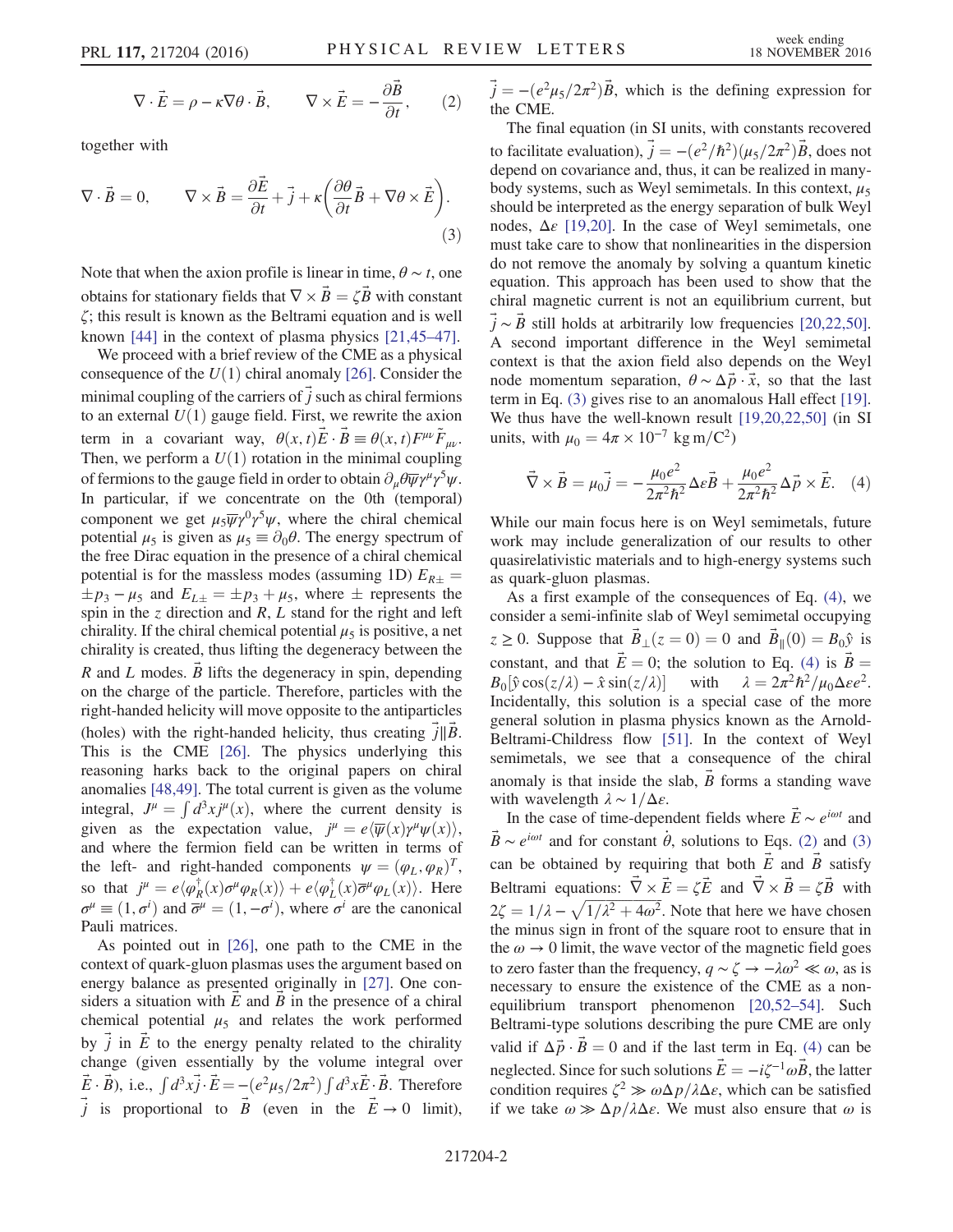<span id="page-2-0"></span>

FIG. 1. Components of  $\vec{B}$  inside and outside a long cylinder of radius R for  $\zeta R = 2$ , 5 subject to an applied field  $B_0\hat{z}$ .

below the threshold for optical absorption,  $\omega < \Delta \varepsilon / \hbar$ [\[52](#page-5-2)–54], which in turn gives a constraint on the Weyl node momentum and energy separations,  $\Delta p/\Delta \epsilon \ll 2\pi^2\hbar/$  $\mu_0 e^2 \approx 1350$ . We can then obtain Beltrami-type solutions within this frequency window by starting from static solutions such as the above semi-infinite slab solution and taking  $\lambda \to \zeta^{-1}$ . (The time-dependent solutions of axion electrodynamics have been considered in [\[55\]](#page-5-3).)

Detectable signatures of axion electrodynamics can be obtained by solving the Beltrami equation in systems with finite dimensions. Consider a long cylinder of Weyl semimetal with radius R and axis along  $\hat{z}$  immersed in a constant magnetic field,  $B_0\hat{z}$ . We work in cylindrical coordinates  $(r, \phi, z)$  and require B to be independent of  $\phi$  and z. The Beltrami equation reduces to

$$
\frac{1}{r}\frac{d}{dr}\left(r\frac{dB_z}{dr}\right) + \zeta^2 B_z = 0, \qquad B_\phi = -\frac{1}{\zeta}\frac{dB_z}{dr}, \quad (5)
$$

and  $B_r = 0$ . These equations are easily solved to yield the field inside the cylinder,  $B_z^{\text{in}} \sim J_0(\zeta r)$ ,  $B_{\phi}^{\text{in}} \sim J_1(\zeta r)$ . Outside the cylinder,  $\vec{B}$  satisfies the ordinary Maxwell equations with a current source  $\vec{j} \sim \vec{B}^{in}$ . Using that  $\vec{B}(r \gg R) = B_0 \hat{z}$ and employing Stokes's theorem, we obtain the full solution inside and outside,

<span id="page-2-5"></span>
$$
B_{\phi} = B_0 \left( \frac{J_1(\zeta r)}{J_0(\zeta R)} \Theta(R-r) + \frac{R J_1(\zeta R)}{r J_0(\zeta R)} \Theta(r-R) \right),
$$
  
\n
$$
B_z = B_0 \left( \frac{J_0(\zeta r)}{J_0(\zeta R)} \Theta(R-r) + \Theta(r-R) \right).
$$
 (6)

This solution is shown in Fig. [1.](#page-2-0) The maximal value of  $B_z$ occurs at the center of the cylinder, where  $|B_z(0)| > |B_0|$ . Outside the cylinder, the chiral anomaly gives rise to a  $B_{\phi}$ which depends on  $\Delta \varepsilon$  and which varies quasiperiodically with the cylinder size  $R$  at fixed  $r$ .

Although the CME has not yet been observed in Weyl semimetals where the energy separation between Weyl nodes persists in the absence of externally applied fields, experimental observations in a Dirac semimetal in which the degeneracy of Dirac nodes is lifted through the application of nonorthogonal  $E$  and  $\overline{B}$  have been reported [\[36,37,56](#page-4-18)–59] following theoretical predictions [\[47\]](#page-5-4). In this case, an anomalous current parallel to  $\vec{B}$  is still generated [\[24,25\]](#page-4-19), with a magnitude depending on  $\vec{E} \cdot \vec{B}$ ,  $\vec{j} =$  $\sigma_a(\vec{E}\cdot\vec{B})\vec{B}$ . Unlike the pure CME relation,  $\vec{j} \sim \vec{B}$ , the above relation is not captured by axion electrodynamics and does not require time-dependent fields [\[54\]](#page-5-5). However, combining this relation with Ampere's law, we still obtain a selfconsistent equation for the local  $\vec{B}$  in the material (SI units),

$$
\nabla \times \vec{B} = \mu_0 \vec{j} = \mu_0 \sigma_a (\vec{E} \cdot \vec{B}) \vec{B}.
$$
 (7)

<span id="page-2-1"></span>To illustrate consequences of Eq. [\(7\)](#page-2-1), consider the case with constant  $\vec{E}$  and  $\vec{B}$  applied along the y direction,  $\vec{E} = E_0 \hat{y}$ ,  $B_{ext} = B_0 \hat{y}$ , with the semimetal occupying the semi-infinite space  $z \ge 0$ , and with boundary conditions  $B_x(z = 0) = 0$ ,  $B_y(z=0) = B_0$ , and  $B_z(z=0) = 0$ . We look for solutions of the form  $\vec{B} = B_x(z)\hat{x} + B_y(z)\hat{y}$ , in which case Eq. [\(7\)](#page-2-1) reduces to

<span id="page-2-2"></span>
$$
B'_x = \mu_0 \sigma_a E_0 B_y^2, \qquad B'_y = -\mu_0 \sigma_a E_0 B_x B_y. \qquad (8)
$$

These two equations together imply  $B_x^2 + B_y^2 = B_0^2 = \text{const.}$ We can then parameterize the two components in terms of a new function,  $\varphi(z) = \arctan(B_y/B_x)$ , for which Eq. [\(8\)](#page-2-2) implies  $\varphi'$  csc  $\varphi = -\mu_0 \sigma_a E_0 B_0 \equiv -\Lambda^{-1}$ . This equation is readily solved:  $\varphi = 2 \arctan(e^{-z/\Lambda})$ , with the constant of integration chosen to respect  $B_y(0) = B_0$ . We obtain for  $\vec{B}$ inside the material

$$
\vec{B} = B_0 \tanh(z/\Lambda)\hat{x} + B_0 \text{sech}(z/\Lambda)\hat{y}.
$$
 (9)

Thus,  $B_y$  decays exponentially over a characteristic length  $\Lambda$ into the bulk, while  $B_x$  grows from 0 to  $B_0$  over a similar distance. In the bulk  $\vec{B}$  thus becomes orthogonal to  $\vec{E}$ , in turn implying that  $\vec{j}$  exists only near the surface. Maxwell's equations would thus seem to oppose the separation of Weyl nodes due to the chiral anomaly.

<span id="page-2-3"></span>A similar effect persists even in the presence of an additional Ohmic current (conductivity  $\sigma_0$ ),  $\vec{j}$  =  $\mu_0 \sigma_a(\vec{E} \cdot \vec{B}) \vec{B} + \sigma_0 \vec{E}$ . With  $\vec{E} = E_0 \hat{y}$ , Eq. [\(8\)](#page-2-2) becomes

<span id="page-2-4"></span>
$$
B'_x = \mu_0 \sigma_a E_0 B_y^2 + \mu_0 \sigma_0 E_0, \qquad B'_y = -\mu_0 \sigma_a E_0 B_x B_y.
$$
\n(10)

Writing  $B_x = |\vec{B}| \cos \varphi$ ,  $B_y = |\vec{B}| \sin \varphi$ , Eqs. [\(10\)](#page-2-3) become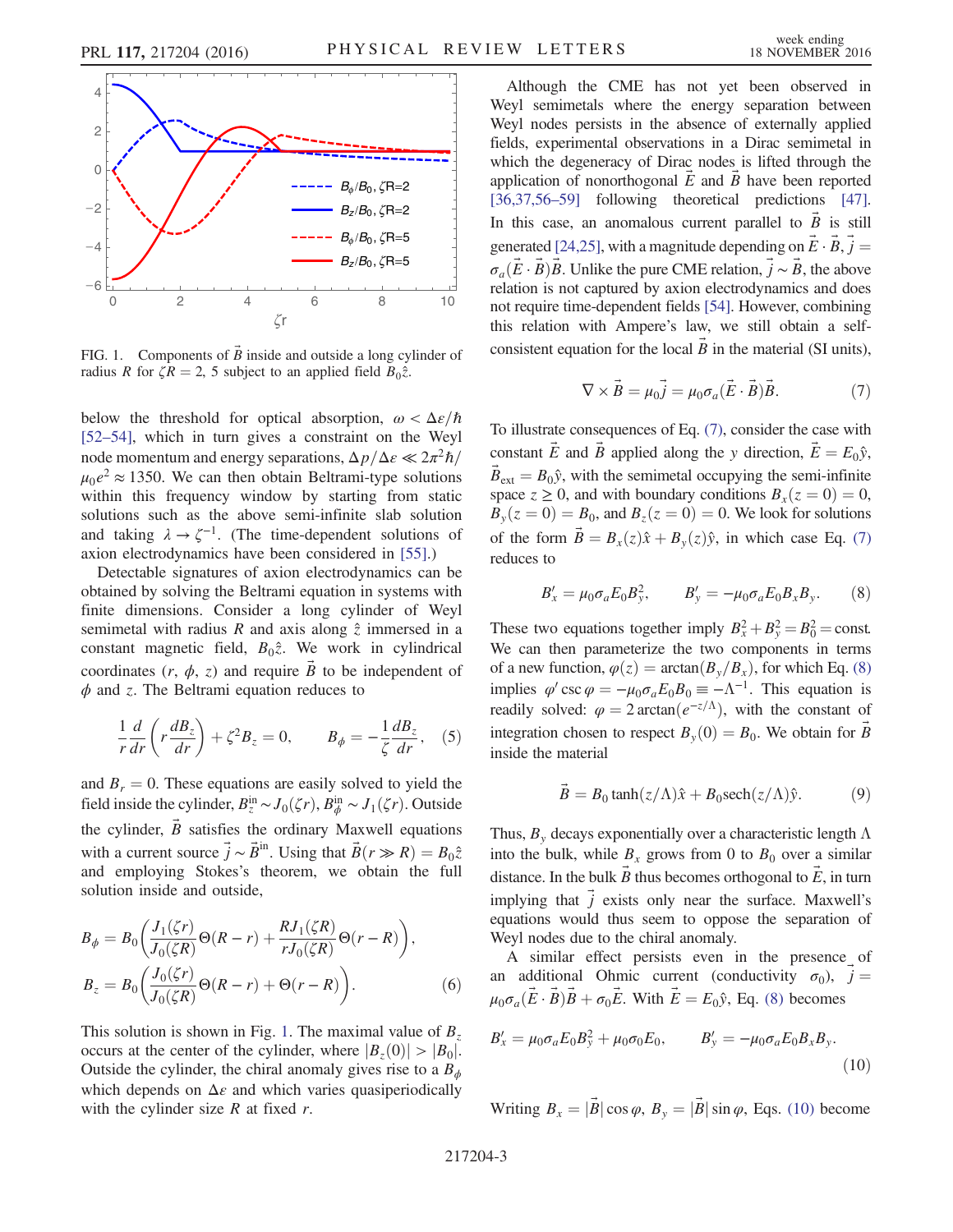$$
\frac{d|\vec{B}|}{dz} = \mu_0 \sigma_0 E_0 \cos \varphi,
$$
  

$$
\varphi' \csc \varphi = -\frac{\mu_0 \sigma_0 E_0}{|\vec{B}|} \left( \frac{\sigma_a}{\sigma_0} |\vec{B}|^2 + 1 \right).
$$
 (11)

Unlike the previous case lacking the Ohmic term, here we note that not only the direction but also the magnitude of  $\vec{B}$  varies with z. The second equation in [\(11\)](#page-2-4) can be integrated to yield  $\cos \varphi = \tanh \left[ \mu_0 E_0 \int_0^z dz' (\sigma_a | \vec{B}(z')| + \right]$  $\sigma_0/|\vec{B}(z')|$ ]. Combining this with the first equation in [\(11\)](#page-2-4) and writing  $|\vec{B}(z)| = B_0 \sqrt{h(\xi)}$ , with  $\xi \equiv$  $\mu_0 E_0(\sigma_0/B_0+\sigma_a B_0)z$ , yields

<span id="page-3-0"></span>
$$
h''(\xi) + \frac{\beta}{2} [h'(\xi)]^2 - \frac{2\beta}{(1+\beta)^2} h(\xi) = \frac{2}{(1+\beta)^2}, \quad (12)
$$

where  $\beta \equiv \sigma_a B_0^2/\sigma_0$ . We want to find solutions to [\(12\)](#page-3-0) that obey the boundary conditions  $h(0) = 1$  [since  $|B(0)| = B_0$ ] and  $h'(0) = 2 \cos \varphi_0/(1 + \beta)$ , where  $\varphi_0$  is the angle of the B relative to the x axis at  $z = 0$ . Given a solution to Eq. [\(12\)](#page-3-0) for the magnitude of  $\vec{B}$ , its orientation follows from  $\cos \varphi = (1 + \beta) d \sqrt{h(\xi)} / d \xi$ . Before looking for solutions to Eq. [\(12\)](#page-3-0) in the presence of both the Ohmic and anomalous currents, it is instructive to first consider the solution that arises in the absence of the anomalous current. Setting  $\sigma_a = 0$  in Eq. [\(10\),](#page-2-3) we obtain  $B_x = \mu_0 \sigma_0 E_0 z + B_0 \cos \varphi_0$ and  $B_y = B_0 \sin \varphi_0$ . We see that the Ohmic current produces a nonzero  $B_x$  that grows linearly with distance into the bulk, while  $B<sub>v</sub>$  remains constant.

We have found that both the Ohmic and anomalous currents generate a component of B perpendicular to  $E^$ which grows with distance into the bulk of the material. In the case of the anomalous current, however, this growth saturates and the component of  $\overline{B}$  parallel to  $\overline{E}$  is simultaneously suppressed over the length scale Λ. When both currents are nonzero, it is necessary to solve Eq. [\(12\)](#page-3-0) numerically; the results are shown in Fig. [2](#page-3-1) for various values of  $\beta$ . It is evident from the figure that  $B_{v}$  always decays when the anomalous current is present, albeit over longer and longer distances as  $\sigma_0$  is increased.

<span id="page-3-2"></span>We also present a solution to Eq. [\(7\)](#page-2-1) for the case of a long cylinder (radius R) in applied fields  $B_0\hat{z}$  and  $E_0\hat{z}$ . Writing  $B_z^{\text{in}} = B_0 \Lambda / [rf(r)]$ , where again  $\Lambda = (\mu_0 \sigma_a E_0 B_0)^{-1}$ , this equation reduces to

$$
r^2 f f'' + r f f' - r^2 (f')^2 - 1 = 0,
$$
 (13)

and  $B_{\phi}^{\text{in}} = B_0 \Lambda (1/r + f'/f), B_r = 0$ . Equation [\(13\)](#page-3-2) can be solved exactly:  $f = \frac{1}{2}(k/r + r/k)$ , where k is one integration constant, while the other has been chosen to ensure that  $B_z$  and  $B_{\phi}$  are nonsingular at  $r = 0$ . Since  $B_z = B_0$ everywhere outside the cylinder, continuity of  $\hat{B}$  requires  $f(R) = \Lambda/R$ , implying  $k = \Lambda + \sqrt{\Lambda^2 - R^2}$ . The magnetic field inside and outside is then

<span id="page-3-1"></span>

FIG. 2. Components of  $\vec{B}$  inside the material for  $\beta = 0$  (Ohmic current only), 0.01, 0.05, 0.2, 0.5, 1, 2, 3.5, 7, and  $\infty$  (anomalous current only) and with  $\varphi_0 = \pi/2$ .

$$
B_{\phi} = \frac{2B_0\Lambda r}{r^2 + k^2} \Theta(R - r) + \frac{B_0(2\Lambda - k)}{r} \Theta(r - R),
$$
  
\n
$$
B_z = \frac{2B_0\Lambda k}{r^2 + k^2} \Theta(R - r) + B_0 \Theta(r - R).
$$
\n(14)

This solution is valid for  $R < \Lambda$  and assumes that R is sufficiently small that screening of the electric field is negligible. As for the pure CME [Eq. [\(6\)\]](#page-2-5), the axial anomaly produces a maximal  $B_z$  at  $r = 0$  and a nonzero  $B_{\phi}$  outside the cylinder with a Λ-dependent magnitude.

<span id="page-3-3"></span>The characteristic length  $\Lambda$  can be evaluated using [\[24,25,36,37,56,57\]](#page-4-19)

$$
\sigma_a = l \frac{e^4 \tau_a}{4\pi^4 \hbar^4 g(E_F)}\tag{15}
$$

where  $l = 1, 2, \dots$  is the number of Weyl node pairs,  $q(E_F)$ is the density of states at the Fermi level  $E_F$ , and  $\tau_a$  is the relaxation time for charge pumping between Weyl node pairs. Characteristic values for the Weyl semimetal TaAs [\[36\]](#page-4-18) are  $\tau_a \approx 5.96 \times 10^{-11}$  s and  $g(E_F) \approx 10^{41}$  J<sup>-1</sup> m<sup>-1</sup>, yielding (for  $l = 1$ )  $\sigma_a \approx 8.25 \times 10^6 \Omega^{-1} \text{ m}^{-1} \text{ T}^{-2}$ . These values yield  $\Lambda = (\mu_0 \sigma_a E_0 B_0)^{-1} \approx 9.6$  cm, for  $E_0 = 1$  V/m and  $B_0 = 1$  T as typical experimental values of applied  $\vec{E}$  and  $\vec{B}$ . A  $\Lambda$  of this magnitude would lead to detectable effects in magnetometry measurements performed in systems with planar gradiometer geometries to access spatial variations of  $\vec{B}$ . As an additional diagnostic, the magnetometer results can be compared on samples of different sizes, above and below Λ. An increase in  $E_0$  and  $B_0$  would result in a proportional decrease in the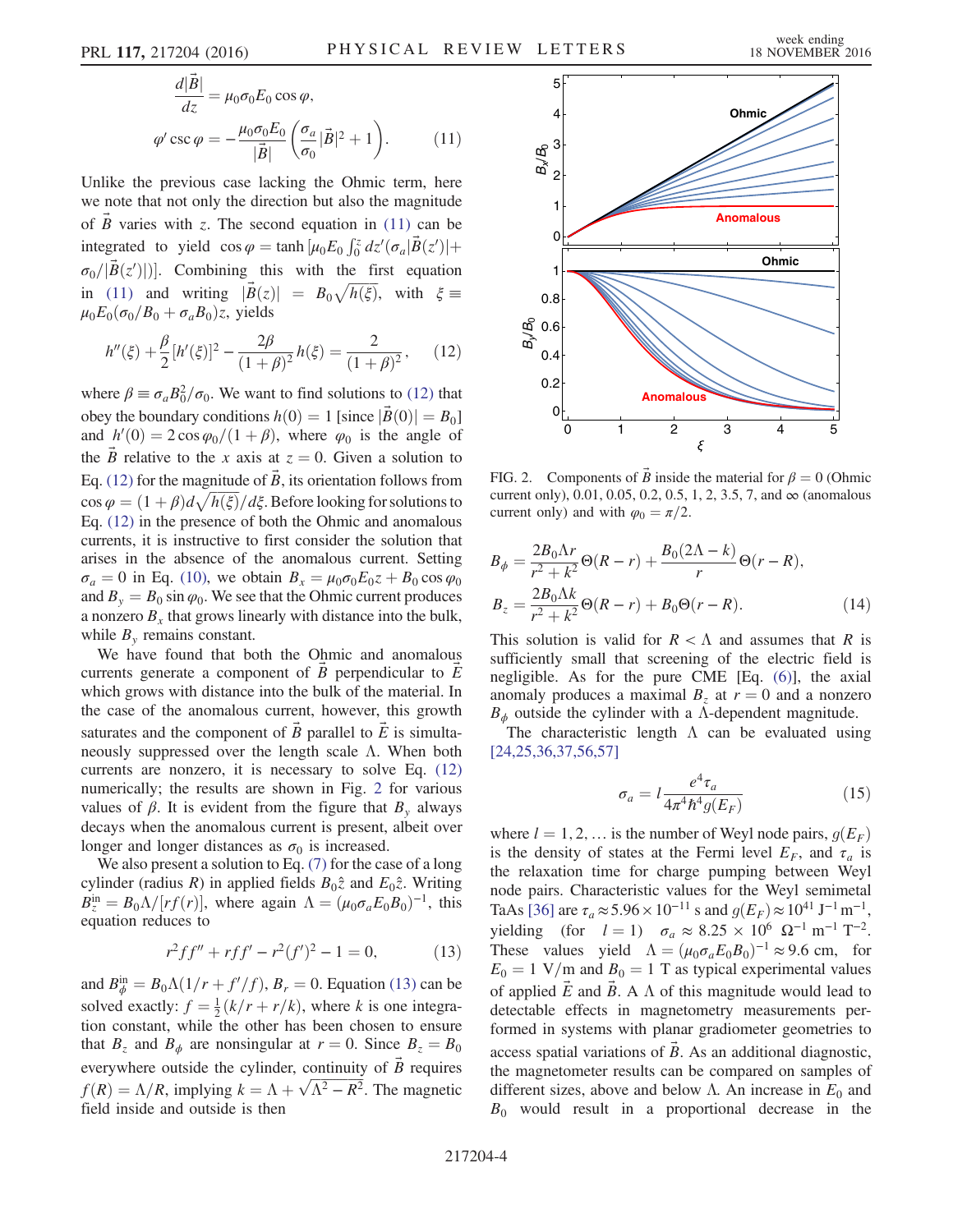characteristic length  $\Lambda$ , allowing a measure of tuning  $\Lambda$  to sample size and yet a further diagnostic. Magnetometry hence functions for Weyl fermion materials as an alternative to magnetoresistance measurements, in parallel to the case of superconducting materials.  $\Lambda$  can vary widely for the different materials hosting Weyl fermions currently described in the literature, due to differences in  $g(E_F)$  and  $\tau_a$ . In Dirac materials,  $g(E_F) = g_s g_v E_F^2 / [(2\pi^2)(\hbar v_F)^3]$ , where  $g_s$  and  $g_v$  are the spin and valley degeneracies, respectively, and  $v_F$  is the velocity constant characterizing the Dirac dispersion. Equation [\(15\)](#page-3-3) then shows that a low  $E_F$  (hence low carrier density), high  $v_F$  and long  $\tau_a$  lead to shorter Λ and more readily observable effects in magnetometry. A longer  $\tau_a$  is expected to arise from higher carrier mobility [\[56](#page-5-6)–58]. Currently TaAs forms a promising candidate, while estimates of  $\Lambda$  can be much longer and would not be conducive to ready observations, at least currently, in  $Cd<sub>3</sub>As<sub>2</sub>$  microwires [\[56\]](#page-5-6), or in Zr Te<sub>5</sub> [\[37\].](#page-4-20) However, strides are being made to lower carrier densities and further increase mobilities in many Weyl fermion materials [\[35,57,59,60\],](#page-4-21) which will lead to much reduced Λ.

In conclusion, we have presented a diagnostic procedure for the chiral magnetic effect, additional to negative magnetoresistance and motivated by the fundamental equations of axion electrodynamics. The procedure is based on the penetration of magnetic fields over characteristic length scales in Weyl semimetals.

We would like to thank R. Buniy, T. Kephart, G. Sharma, and E. N. Economou for interesting conversations and helpful comments. The work of D. M. was supported in part by the U.S. Department of Energy under Contract No. DE-FG02-13ER41917. The work of J. J. H. was supported by the U.S. Department of Energy, Office of Basic Energy Sciences, Division ofMaterials Sciences and Engineering under Award No. DOE DE-FG02-08ER46532.

<span id="page-4-0"></span>[†](#page-0-1) efbarnes@vt.edu

- <span id="page-4-1"></span>[1] C. Herring, Phys. Rev. **52**[, 365 \(1937\).](http://dx.doi.org/10.1103/PhysRev.52.365)
- [2] A. A. Abrikosov and S. D. Beneslavskiı̆, Zh. Eksp. Teor. Fiz. 59, 1280 (1970).[Sov. Phys.-JETP 32, 699 (1971)].
- <span id="page-4-2"></span>[3] X. Wan, A. M. Turner, A. Vishwanath, and S. Y. Savrasov, Phys. Rev. B 83[, 205101 \(2011\).](http://dx.doi.org/10.1103/PhysRevB.83.205101)
- [4] A. A. Burkov and L. Balents, *[Phys. Rev. Lett.](http://dx.doi.org/10.1103/PhysRevLett.107.127205)* **107**, 127205 [\(2011\).](http://dx.doi.org/10.1103/PhysRevLett.107.127205)
- [5] S. M. Young, S. Zaheer, J. C. Y. Teo, C. L. Kane, E. J. Mele, and A. M. Rappe, Phys. Rev. Lett. 108[, 140405 \(2012\).](http://dx.doi.org/10.1103/PhysRevLett.108.140405)
- [6] A. A. Zyuzin, S. Wu, and A. A. Burkov, [Phys. Rev. B](http://dx.doi.org/10.1103/PhysRevB.85.165110) 85, [165110 \(2012\).](http://dx.doi.org/10.1103/PhysRevB.85.165110)
- <span id="page-4-3"></span>[7] Z. Wang, H. Weng, Q. Wu, X. Dai, and Z. Fang, *[Phys. Rev.](http://dx.doi.org/10.1103/PhysRevB.88.125427)* <sup>B</sup> 88[, 125427 \(2013\).](http://dx.doi.org/10.1103/PhysRevB.88.125427)
- [8] Z. K. Liu *et al.*, Science 343[, 864 \(2014\)](http://dx.doi.org/10.1126/science.1245085).
- [9] S. Borisenko, Q. Gibson, D. Evtushinsky, V. Zabolotnyy, B. Büchner, and R. J. Cava, [Phys. Rev. Lett.](http://dx.doi.org/10.1103/PhysRevLett.113.027603) 113, 027603 [\(2014\).](http://dx.doi.org/10.1103/PhysRevLett.113.027603)
- [10] Z. K. Liu et al., Nat. Mater. 13[, 677 \(2014\)](http://dx.doi.org/10.1038/nmat3990).
- [11] M. Neupane et al., [Nat. Commun.](http://dx.doi.org/10.1038/ncomms4786) 5, 3786 (2014).
- <span id="page-4-4"></span>[12] S.-M. Huang et al., [Nat. Commun.](http://dx.doi.org/10.1038/ncomms8373) 6, 7373 (2015).
- [13] H. Weng, C. Fang, Z. Fang, B. A. Bernevig, and X. Dai, Phys. Rev. X 5[, 011029 \(2015\).](http://dx.doi.org/10.1103/PhysRevX.5.011029)
- [14] B. Q. Lv et al., Phys. Rev. X 5[, 031013 \(2015\)](http://dx.doi.org/10.1103/PhysRevX.5.031013).
- [15] B. Q. Lv et al., Nat. Phys. 11[, 724 \(2015\).](http://dx.doi.org/10.1038/nphys3426)
- [16] S.-Y. Xu et al., Science 349[, 613 \(2015\)](http://dx.doi.org/10.1126/science.aaa9297).
- [17] S.-Y. Xu et al., Nat. Phys. 11[, 748 \(2015\).](http://dx.doi.org/10.1038/nphys3437)
- [18] P. Hosur, S. A. Parameswaran, and A. Vishwanath, [Phys.](http://dx.doi.org/10.1103/PhysRevLett.108.046602) Rev. Lett. 108[, 046602 \(2012\).](http://dx.doi.org/10.1103/PhysRevLett.108.046602)
- <span id="page-4-5"></span>[19] A. A. Zyuzin and A. A. Burkov, [Phys. Rev. B](http://dx.doi.org/10.1103/PhysRevB.86.115133) 86, 115133 [\(2012\).](http://dx.doi.org/10.1103/PhysRevB.86.115133)
- <span id="page-4-17"></span>[20] Y. Chen, S. Wu, and A. A. Burkov, [Phys. Rev. B](http://dx.doi.org/10.1103/PhysRevB.88.125105) 88, 125105 [\(2013\).](http://dx.doi.org/10.1103/PhysRevB.88.125105)
- <span id="page-4-15"></span>[21] Z. V. Khaidukov, V. P. Kirilin, A. V. Sadofyev, and V. I. Zakharov, [arXiv:1307.0138.](http://arXiv.org/abs/1307.0138)
- <span id="page-4-13"></span>[22] P. Goswami and S. Tewari, [Phys. Rev. B](http://dx.doi.org/10.1103/PhysRevB.88.245107) 88, 245107 [\(2013\).](http://dx.doi.org/10.1103/PhysRevB.88.245107)
- <span id="page-4-6"></span>[23] D. T. Son and N. Yamamoto, [Phys. Rev. Lett.](http://dx.doi.org/10.1103/PhysRevLett.109.181602) **109**, 181602 [\(2012\).](http://dx.doi.org/10.1103/PhysRevLett.109.181602)
- <span id="page-4-19"></span>[24] D. T. Son and B. Z. Spivak, [Phys. Rev. B](http://dx.doi.org/10.1103/PhysRevB.88.104412) 88, 104412 [\(2013\).](http://dx.doi.org/10.1103/PhysRevB.88.104412)
- <span id="page-4-7"></span>[25] A. A. Burkov, Phys. Rev. Lett. **113**[, 247203 \(2014\).](http://dx.doi.org/10.1103/PhysRevLett.113.247203)
- [26] K. Fukushima, D. E. Kharzeev, and H. J. Warringa, [Phys.](http://dx.doi.org/10.1103/PhysRevD.78.074033) Rev. D 78[, 074033 \(2008\)](http://dx.doi.org/10.1103/PhysRevD.78.074033).
- <span id="page-4-16"></span>[27] H. B. Nielsen and M. Ninomiya, [Phys. Lett. B](http://dx.doi.org/10.1016/0370-2693(83)91529-0) 130, 389 [\(1983\).](http://dx.doi.org/10.1016/0370-2693(83)91529-0)
- <span id="page-4-8"></span>[28] L. Fu and C. L. Kane, Phys. Rev. B **76**[, 045302 \(2007\)](http://dx.doi.org/10.1103/PhysRevB.76.045302).
- [29] J. C. Y. Teo, L. Fu, and C. L. Kane, [Phys. Rev. B](http://dx.doi.org/10.1103/PhysRevB.78.045426) 78, 045426 [\(2008\).](http://dx.doi.org/10.1103/PhysRevB.78.045426)
- [30] X.-L. Qi, T. L. Hughes, and S.-C. Zhang, [Phys. Rev. B](http://dx.doi.org/10.1103/PhysRevB.78.195424) 78, [195424 \(2008\).](http://dx.doi.org/10.1103/PhysRevB.78.195424)
- [31] M. Z. Hasan and C. L. Kane, [Rev. Mod. Phys.](http://dx.doi.org/10.1103/RevModPhys.82.3045) 82, 3045 [\(2010\).](http://dx.doi.org/10.1103/RevModPhys.82.3045)
- [32] R. Li, J. Wang, X.-L. Qi, and S.-C. Zhang, [Nat. Phys.](http://dx.doi.org/10.1038/nphys1534) 6, 284 [\(2010\).](http://dx.doi.org/10.1038/nphys1534)
- [33] H.-J. Kim, K.-S. Kim, J.-F. Wang, M. Sasaki, N. Satoh, A. Ohnishi, M. Kitaura, M. Yang, and L. Li, [Phys. Rev. Lett.](http://dx.doi.org/10.1103/PhysRevLett.111.246603) <sup>111</sup>[, 246603 \(2013\).](http://dx.doi.org/10.1103/PhysRevLett.111.246603)
- <span id="page-4-9"></span>[34] L. P. He, X. C. Hong, J. K. Dong, J. Pan, Z. Zhang, J. Zhang, and S. Y. Li, Phys. Rev. Lett. 113[, 246402 \(2014\).](http://dx.doi.org/10.1103/PhysRevLett.113.246402)
- <span id="page-4-21"></span>[35] T. Liang, Q. Gibson, M. N. Ali, M. Liu, R. J. Cava, and N. P. Ong, Nat. Mater. 14[, 280 \(2015\).](http://dx.doi.org/10.1038/nmat4143)
- <span id="page-4-20"></span><span id="page-4-18"></span>[36] C.-L. Zhang et al., Nat. Commun. 7[, 10735 \(2016\).](http://dx.doi.org/10.1038/ncomms10735)
- <span id="page-4-10"></span>[37] Q. Li et al., Nat. Phys. **12**[, 550 \(2016\).](http://dx.doi.org/10.1038/nphys3648)
- <span id="page-4-11"></span>[38] P. Goswami, J. H. Pixley, and S. Das Sarma, [Phys. Rev. B](http://dx.doi.org/10.1103/PhysRevB.92.075205) 92[, 075205 \(2015\).](http://dx.doi.org/10.1103/PhysRevB.92.075205)
- <span id="page-4-12"></span>[39] J. Hofmann and S. Das Sarma, [Phys. Rev. B](http://dx.doi.org/10.1103/PhysRevB.93.241402) 93, 241402 [\(2016\).](http://dx.doi.org/10.1103/PhysRevB.93.241402)
- [40] F. Wilczek, [Phys. Rev. Lett.](http://dx.doi.org/10.1103/PhysRevLett.58.1799) **58**, 1799 (1987).
- [41] P. Sikivie, Phys. Lett. **137B**[, 353 \(1984\).](http://dx.doi.org/10.1016/0370-2693(84)91731-3)
- [42] M. C. Huang and P. Sikivie, Phys. Rev. D 32[, 1560 \(1985\).](http://dx.doi.org/10.1103/PhysRevD.32.1560)
- <span id="page-4-14"></span>[43] S. M. Carroll, G. B. Field, and R. Jackiw, [Phys. Rev. D](http://dx.doi.org/10.1103/PhysRevD.41.1231) 41, [1231 \(1990\)](http://dx.doi.org/10.1103/PhysRevD.41.1231).
- [44] We thank Roman Buniy and Tom Kephart for discussions about this connection.
- [45] E. Beltrami, Rend. 1 Lomb. Sci. Lett. 22, 121 (1889).
- [46] R. V. Buniy and T. W. Kephart, [Ann. Phys. \(Amsterdam\)](http://dx.doi.org/10.1016/j.aop.2014.02.014) 344[, 179 \(2014\)](http://dx.doi.org/10.1016/j.aop.2014.02.014).